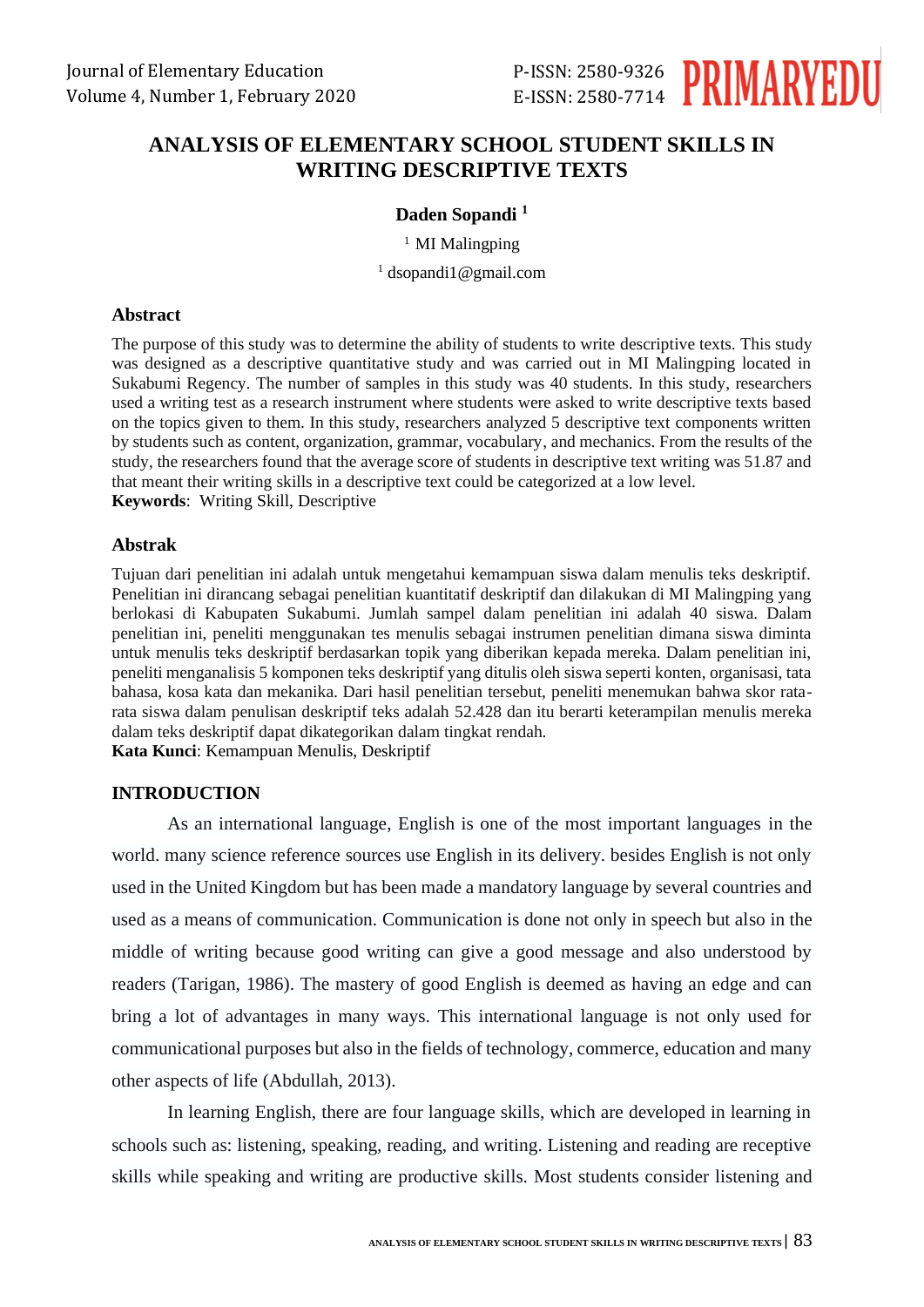# **PRIMARYEDU**

# Journal of Elementary Education Volume 4, Number 1, February 2020

reading more difficult than speaking and writing. In fact, they also find difficulties in learning productive skills, especially in writing skills (Tarmizi, Mertosono, & Hastini, 2018).

The basic process of learning in elementary schools in improving writing skills is usually done by training students to be able to write clearly and be read first. Good writing and can be read clearly can make the writing easier to read. After the ability to write neatly increases, students can develop towards developing ideas and expressing their own thoughts in written form. it can improve students' ability to write

One aspect of language that must be mastered by students is the aspect of writing skills. One of the papers that students must learn is writing experience. Writing experience is one form of narrative writing that is no different from writing other essays. In writing experience, it is necessary to arrange the story from that experience.

In MI Malingping, one of the texts taught for the students is Descriptive text. According to Hyland (2002), writing is learned, rather than taught, and the teacher's best method is flexibility and support. According to the English teacher, students' writing skills in the descriptive text need much improvement to get better writing results than now. It is intended that students can explain and illustrate their ideas about certain things.

Slamet (2007) states that training students in writing must be gradual and continuous. The ability to write when an adult is different from when he was in elementary school. when schooling, their knowledge, and experience is very limited. with increased experience and knowledge, someone as an adult has better writing skills. the ideas and ideas put forward became more diverse. therefore students need to be sharpened and trained in their writing skills early on.

In writing a descriptive text, the students in MI Malingping sometimes found some difficulties although they have been guided by their teachers to write it. There were some difficulties that students face during writing the descriptive paragraph.

The first problem is writing letters. In writing letters, students often incorrectly write letters. Some mistakes in writing letters are procedures for writing capital letters and lowercase letters. They mistakenly write letters at the beginning of sentences, names of people, names of important places, names of positions, titles of essays, and so on. This is often found in learning to write in schools. Writing mistakes in learning Indonesian clearly disturbs the success of students. These mistakes must be handled in order to achieve learning objectives.

Second is punctuation errors. This error is often the author encountered at all levels of education both in schools and colleges. the most common problem arises is the misuse of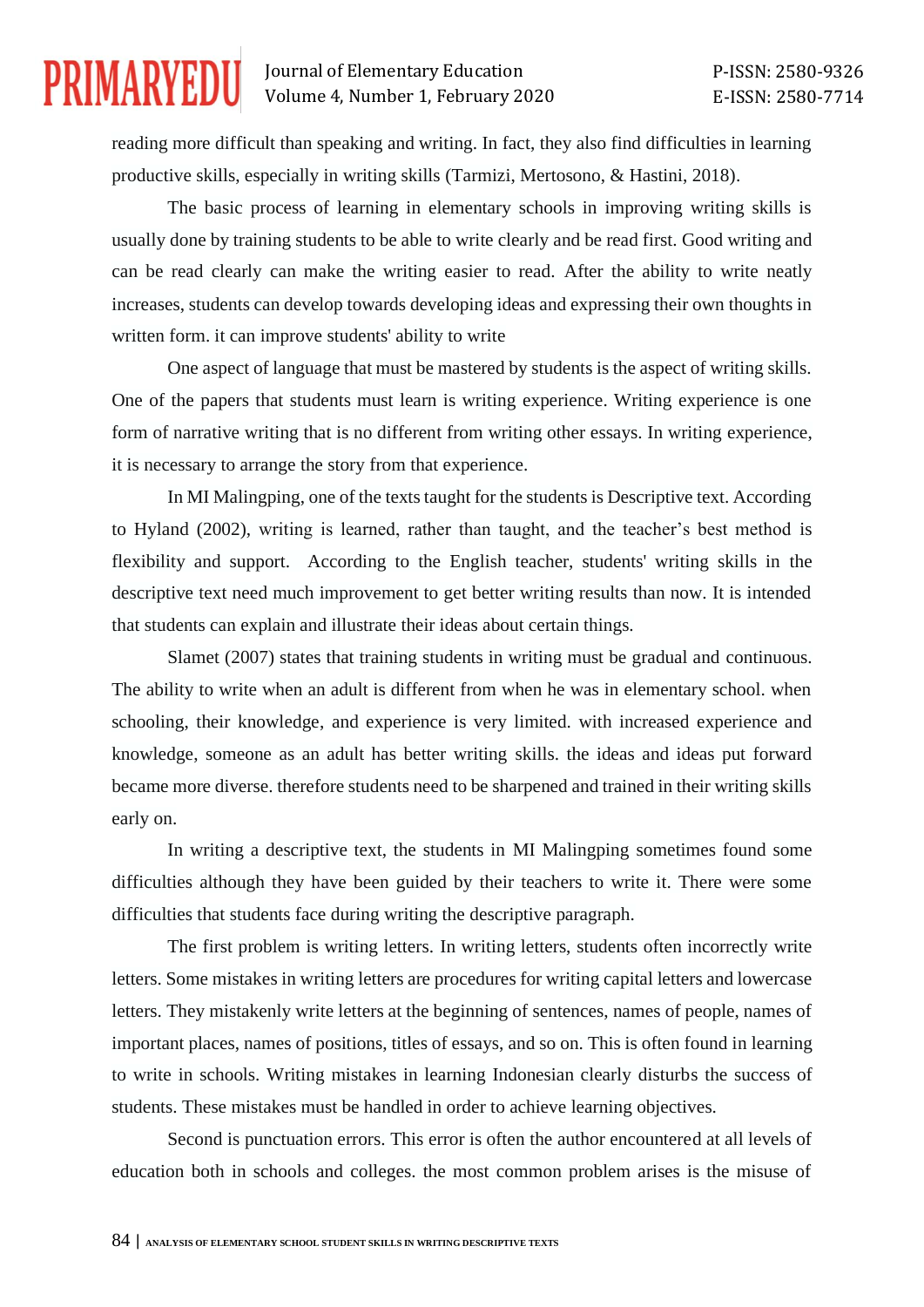# P-ISSN: 2580-9326 E-ISSN: 2580-7714

periods and commas. Some of the reasons for errors in writing letters and punctuation from the students' side of the line are the lack of understanding the procedures for writing and punctuation then do not consider the importance of proper writing and punctuation procedures and do not want to familiarize the procedures for writing letters and punctuation correctly.

Another fundamental problem is that if a teacher outside the Indonesian language studies does not consider important about how to write in accordance with applicable language rules. This phenomenon is a common thing. When we observe in general and carefully, it seems that only teachers in the field of language studies are very concerned about writing techniques that are in accordance with the spelling rules. If only teachers of Natural Sciences, Social Sciences, Mathematics, and so on, write according to the rules of good and correct spelling, of course, the students will be followed. So what is provided by learning by Indonesian language teachers, it should also be done by other teachers of other fields of study. Based on problem above, the researcher wants to find out the students' writing skill in descriptive text because writing needs more attention because students get some difficulties in mastering it especially in writing descriptive text (Sesar, Yusuf, Baso, & Makassar, 2018)

#### **METHOD**

The design of this research was descriptive qualitative research. Gay, Mills, & Airasian, (2012) said that descriptive research determines and describes the things are. In this problem, descriptive research was used to analyze the students' writing skills in the descriptive text made by the fifth-grade students of MI Malingping.

This research deals with the purpose of knowing the students' skill in writing descriptive text. In analyzing the students' written work, the researcher was helped by the raters who will determine the students' writing scores in descriptive text. To determine the students' writing score, the researcher used the guidance from the following scoring rubric for descriptive text writing.

The population in this study were Malingping students. The sampling technique uses the Purposive Sampling method. Based on data on the number of students, the researchers took samples of class V, amounting to 40 students. This is done to make it easier for researchers to collect data on student learning outcomes in addition to the number of students in one class is sufficient rules of research sampling. To obtain research data, the research method used is the observation method which is used as a data collection technique. Researchers also use the task of making one of the tools that can be used to obtain data in accordance with the objectives.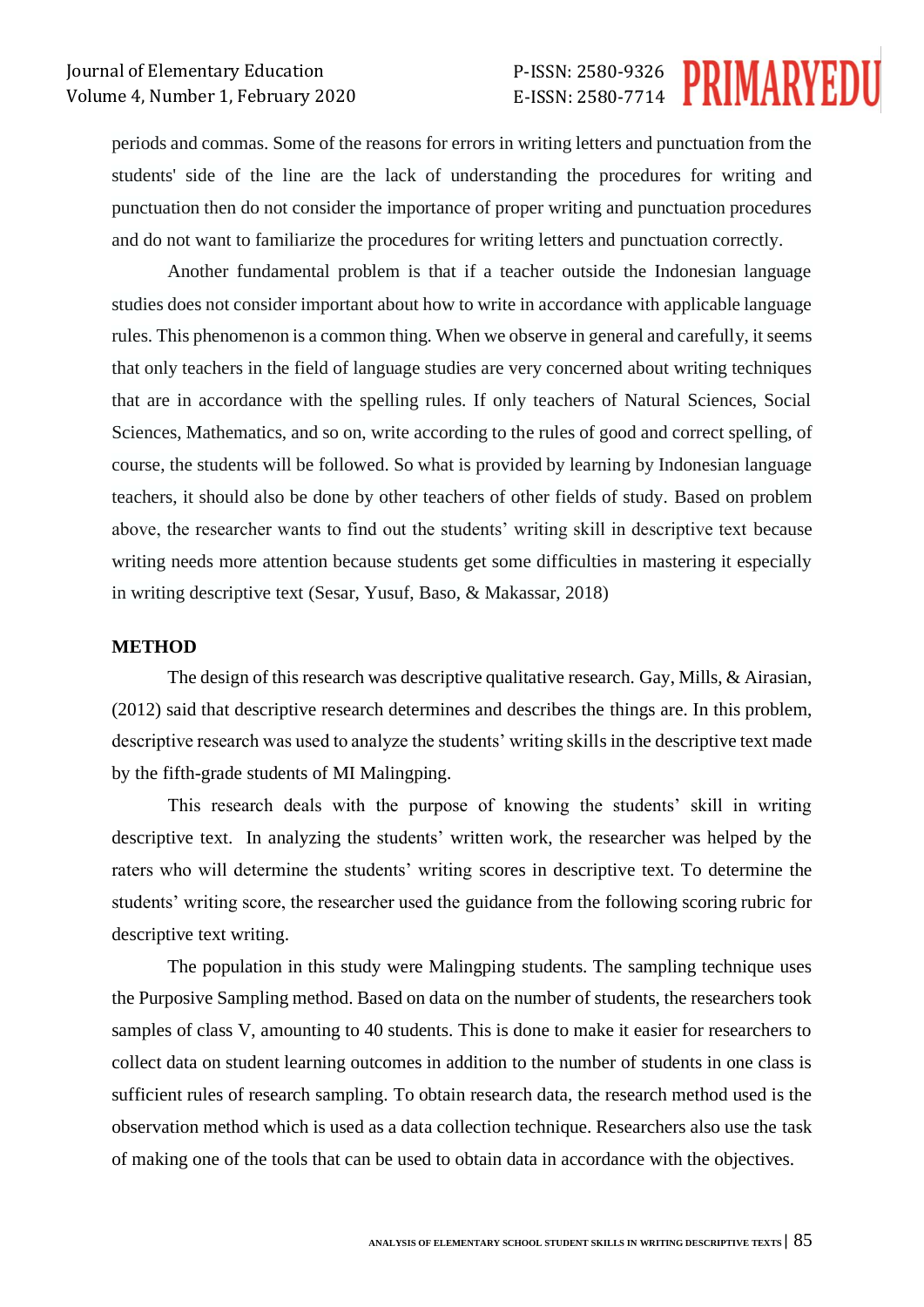

Journal of Elementary Education Volume 4, Number 1, February 2020

# **RESULTS AND DISCUSSION**

#### **Results**

The activity carried out in this research was to carry out a learning plan that had been prepared previously, namely in the form of activities to compile descriptive texts. The results of this study, researchers analyzed the components in descriptive text. The results of the analysis consist of aspects of content, organization, grammar, vocabulary, and mechanics which can be seen in the table below.

| N <sub>0</sub> | Aspect       | <b>Score</b> | <b>Level</b> |
|----------------|--------------|--------------|--------------|
|                | Content      | 54.68        | Poor         |
| 2              | Organization | 51.25        | Poor         |
| 3              | Grammar      | 55.21        | Poor         |
| 4              | Vocabulary   | 40.65        | Poor         |
|                | Mechanics    | 60.35        | Poor         |
|                | Average      | 52.428       |              |

**Table 1.** Descriptive Text Analysis Results

Based on the data above, it can be taken an average score of 52.428 where it is categorized as a poor level. These results indicate if elementary school children are very difficult in terms of writing where they fall behind in all aspects of writing.

#### **Discussion**

Based on the results of the study, several problems emerged based on the five aspects studied. These results show a picture of the writing skills of elementary school students where the average of each aspect. First, about content, students have difficulty developing their ideas in written form. Instead of describing what is on the mind, the writing made actually causes confusion for the readers. The number of ambiguous sentences makes the writing made rather difficult for the reader to digest. The average student has not been able to pour the main ideas into flowing writing.

Besides the essence of the paragraph written is usually not seen clearly. At the end or beginning of a sentence which is usually in the form of a core sentence, the students' writing usually does not contain the core sentence. Students randomly place the core in the paragraph.

Another problem is the grammar. Grammar is also an important element in writing because we learn such as tense, types of sentences, parts of speech in grammar. Several parts of speech are included in writing accuracy, for example, nouns, adverbs, adjectives, conjunctions, and prepositions (Zainab, Usman, & Bochari, 2016). The difficulty in using the grammar is based on the students' ignorance in arranging word for word into a correct sentence.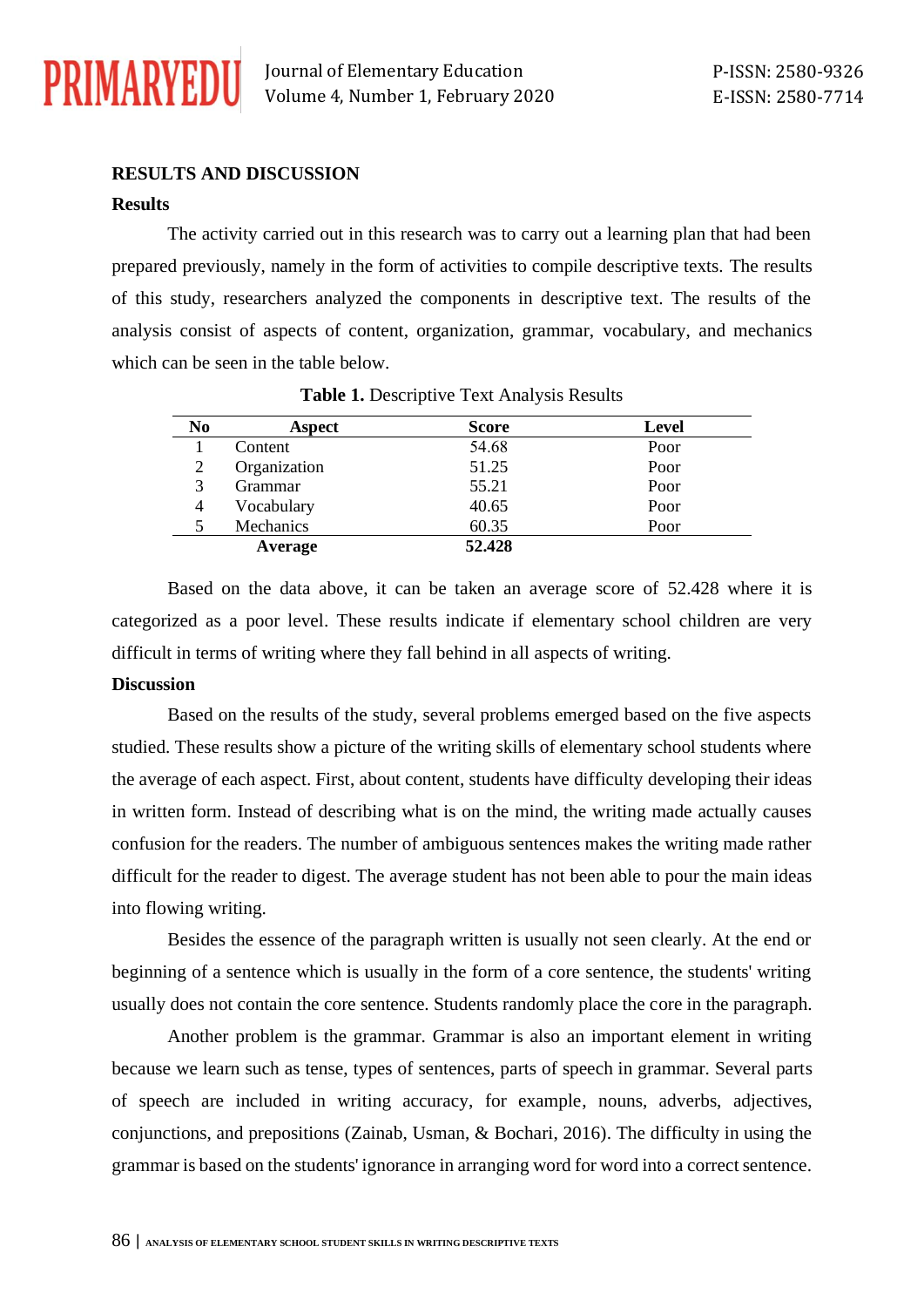Even students' lack of vocabulary also becomes a reason in the difficulty of students composing sentences with the correct grammar. This can be a problem because students will have difficulty in developing their ideas into writing.

Students also sometimes have difficulty when finding words that have two words in English. students will be confused about which word to use even though the meaning is the same. That is due to the lack of vocabulary students and are not accustomed to using the word.

For primary school students, student vocabulary is indeed still low. Their lack of experience in daily life, where they still live on a family scale alone makes students only have a vocabulary improvised. The experience of students outside of family life is very minimal, this is based on the age of those who are still fairly children.

## **CONCLUSION**

Based on the results of the study, the results of the analysis carried out showed that the skills of elementary school students in writing descriptive texts were classified as low. The results obtained from observations indicate that the biggest factor affecting it is the ability of students in the grammar aspect and the lack of student vocabulary.

In the process of improving vocabulary, students are directed to read more in advance so that their vocabulary is increased and they can learn grammar from existing text.

### **REFERENCES**

- Abdullah, A. T. H. bin. (2013). Error Analysis on The Use of The SimpleTense and The Simple Past Tense in Writing Essays Among TESL College Students. *International Journal of Education and Research*, *1*(12), 1–12.
- Gay, L. ., Mills, G. E., & Airasian, P. (2012). *EDUCATIONAL RESEARCH: Competencies for Analysis and Applications*.
- Hyland, K. (2002). Authority and invisibility: Authorial identity in academic writing. *Journal of Pragmatics*, *34*(8), 1091–1112. https://doi.org/10.1016/S0378-2166(02)00035-8
- Slamet (2007). *Dasar-dasar pembelajaran bahasa dan sastra indonesia di sekolah dasar*. Surakarta: Lembaga Pengembangan Pendidikan (LPP) UNS dan UPT. Penerbitan dan Percetakan UNS Press
- Sesar, R., Yusuf, T., Baso, F. A., & Makassar, U. M. (2018). The application of contextual teaching and learning approach (ctl) to enhance the students' writing ability in descriptive text. *Jurnal Keguruan Dan Ilmu Pendidikan (JKIP)*, *5*(1), 18–24.
- Tarmizi, Mertosono, S. R., & Hastini. (2018). DEVELOPING SKILL IN WRITING RECOUN TTEXT THROUGH FREE WRITING. *ELTS (English Language Teaching Society)*, *6*(1), 1–12.